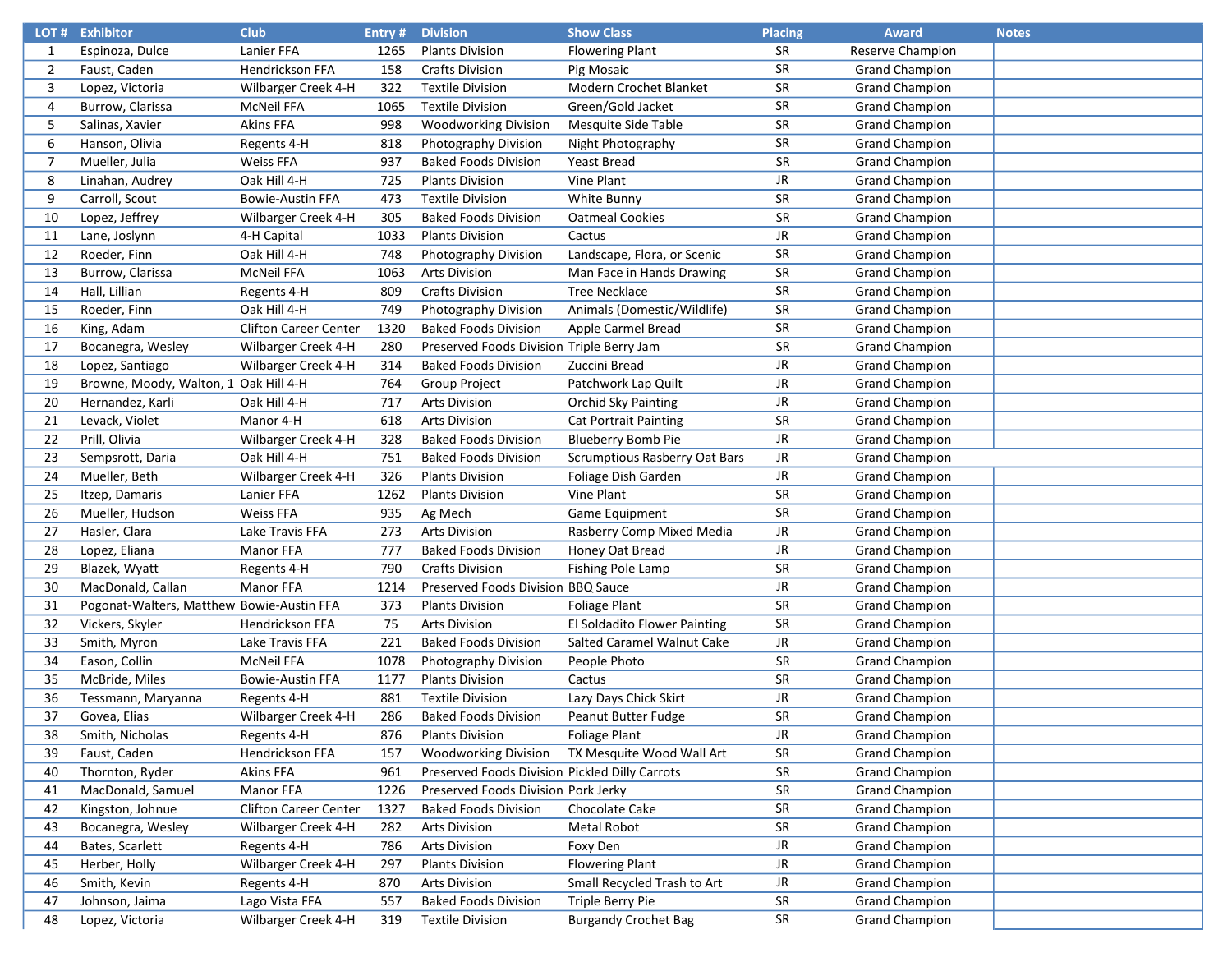| LOT# | <b>Exhibitor</b>                  | <b>Club</b>                  | Entry # | <b>Division</b>                            | <b>Show Class</b>                               | <b>Placing</b> | <b>Award</b>          | <b>Notes</b> |
|------|-----------------------------------|------------------------------|---------|--------------------------------------------|-------------------------------------------------|----------------|-----------------------|--------------|
| 49   | Lindgren, Savannah                | Cele 4-H                     | 565     | <b>Textile Division</b>                    | Cow Hide Pillow                                 | SR             | <b>Grand Champion</b> |              |
| 50   | Hardiman, Dynesety                | <b>Clifton Career Center</b> | 1324    | <b>Baked Foods Division</b>                | <b>Green Decorated Cupcakes</b>                 | JR             | <b>Grand Champion</b> |              |
| 51   | Herber, Holly                     | Wilbarger Creek 4-H          | 293     | <b>Baked Foods Division</b>                | <b>New Orleans Pralines</b>                     | JR             | <b>Grand Champion</b> |              |
| 52   | Willett, Genevieve                | Regents 4-H                  | 893     | <b>Arts Division</b>                       | Nature Awakening Drawing                        | JR             | <b>Grand Champion</b> |              |
| 53   | Cox, Chloe                        | Hendrickson FFA              | 175     | <b>Baked Foods Division</b>                | Cherry Spice Cake                               | SR             | <b>Grand Champion</b> |              |
| 54   | Prill, Olivia                     | Wilbarger Creek 4-H          | 331     | <b>Crafts Division</b>                     | Winter Wreath                                   | JR             | <b>Grand Champion</b> |              |
| 55   | Hendricks, Madeline               | <b>McNeil FFA</b>            | 1090    | <b>Arts Division</b>                       | Small Recycled Trash to Art                     | SR             | <b>Grand Champion</b> |              |
| 56   | Jones, Audrey                     | Regents 4-H                  | 823     | <b>Crafts Division</b>                     | Necklace and Bracelet Set                       | JR             | <b>Grand Champion</b> |              |
| 57   | Roy, Charlie                      | Regents 4-H                  | 851     | <b>Woodworking Division</b>                | Fly Fishing Work Station                        | JR             | <b>Grand Champion</b> |              |
| 58   | Hall, Lillian                     | Regents 4-H                  | 812     | <b>Plants Division</b>                     | Foliage Dish Garden                             | SR             | <b>Grand Champion</b> |              |
| 59   | Hanson, Baron                     | Regents 4-H                  | 815     | Photography Division                       | Animals (Domestic/Wildlife)                     | JR             | <b>Grand Champion</b> |              |
| 60   | Roy, Virginia                     | Regents 4-H                  | 852     | Photography Division                       | Landscape, Flora, or Scenic                     | JR             | <b>Grand Champion</b> |              |
| 61   | Salas, Amy                        | Lake Travis FFA              | 241     | <b>Arts Division</b>                       | Goose the Goat Color Drawing                    | SR             | <b>Grand Champion</b> |              |
| 62   | Pool, Ali                         | Bowie-Austin FFA             | 168     | Photography Division                       | Theme (Solitude)                                | SR             | <b>Grand Champion</b> |              |
| 63   | Thornton, Ryder                   | <b>Akins FFA</b>             | 962     | <b>Plants Division</b>                     | Fern                                            | SR             | <b>Grand Champion</b> |              |
| 64   | Dennis, Nora                      | Regents 4-H                  | 803     | <b>Arts Division</b>                       | Original Sculpture                              | JR             | <b>Grand Champion</b> |              |
| 65   | Munoz, Natalie                    | Lanier FFA                   | 1267    | <b>Plants Division</b>                     | Succulent Dish Garden                           | SR             | <b>Grand Champion</b> |              |
| 66   | Jones, Audrey                     | Regents 4-H                  | 897     | <b>Textile Division</b>                    | Moroon Crochet Blanket                          | JR             | <b>Grand Champion</b> |              |
| 67   | Werchan, Abigail                  | Manor 4-H                    | 654     | <b>Textile Division</b>                    | Hexi Flag Table Quilt                           | SR             | <b>Grand Champion</b> |              |
| 68   | Levack, Violet                    | Manor 4-H                    | 617     | <b>Arts Division</b>                       | <b>Texas Night Mixed Media</b>                  | SR             | <b>Grand Champion</b> |              |
| 69   | Eason, Collin                     | <b>McNeil FFA</b>            | 1080    | <b>Crafts Division</b>                     | <b>Burlap Wreath</b>                            | SR             | <b>Grand Champion</b> |              |
| 70   | MacDonald, Callan                 | Manor FFA                    | 1213    | Preserved Foods Division Pomegranate Jelly |                                                 | JR             | <b>Grand Champion</b> |              |
| 71   | Samuel, Bella                     | Regents 4-H                  | 859     | <b>Crafts Division</b>                     | Flag Shadow Box                                 | SR             | <b>Grand Champion</b> |              |
| 72   | MacDonald, Samuel                 | Manor FFA                    | 1225    |                                            | Preserved Foods Division Grandma/pa's BBQ Sauce | SR             | <b>Grand Champion</b> |              |
| 73   | Sempsrott, Luke                   | Oak Hill 4-H                 | 758     | Photography Division                       | <b>Details and Macro</b>                        | SR             | <b>Grand Champion</b> |              |
| 74   | Lanford, Trey                     | Wilbarger Creek 4-H          | 302     | <b>Textile Division</b>                    | <b>Faux Chenille Pillow</b>                     | JR             | <b>Grand Champion</b> |              |
| 75   | Fonseca, Zach                     | <b>Clifton Career Center</b> | 1323    | <b>Baked Foods Division</b>                | <b>Brownies</b>                                 | SR             | <b>Grand Champion</b> |              |
| 76   | Borbon, Haven                     | Lake Travis FFA              | 216     | <b>Woodworking Division</b>                | TX Table with Rope Legs                         | JR             | <b>Grand Champion</b> |              |
| 77   | Jones, Victoria                   | Vandegrift FFA               | 431     | Ag Mech                                    | Side Table                                      | SR             | <b>Grand Champion</b> |              |
| 78   | Bell, Willow                      | Regents 4-H                  | 788     | <b>Baked Foods Division</b>                | Raisin Pecan Sugar Cookies                      | JR             | <b>Grand Champion</b> |              |
| 79   | Baca, Bryce                       | Hendrickson FFA              | 198     | <b>Crafts Division</b>                     | Leather Boot Bag                                | SR             | <b>Grand Champion</b> |              |
| 80   | Dennis, Nora                      | Regents 4-H                  | 802     | <b>Arts Division</b>                       | Original Sculpture                              | JR             | <b>Grand Champion</b> |              |
| 81   | Strange, Westin                   | <b>Bowie-Austin FFA</b>      | 12      | <b>Baked Foods Division</b>                | Denver Chocolate Sheet Cake                     | JR             | <b>Grand Champion</b> |              |
|      | 82 & 83 Scholarship   Extra Slots |                              |         | Scholarship                                |                                                 |                |                       |              |
| 85   | Lindgren, Ciera                   | Cele 4-H                     | 562     | <b>Market Fryers</b>                       | Cockerels                                       | $\overline{2}$ | Reserve Champion      |              |
| 86   | Lindgren, Allysen                 | Cele 4-H                     | 546     | Market Fryers                              | Pullets                                         | $\mathbf{1}$   |                       |              |
| 87   | Moreland, Easton                  | Manor 4-H                    | 626     | <b>Market Fryers</b>                       | Pullets                                         | $\overline{2}$ |                       |              |
| 88   | Lindgren, Briana                  | Cele 4-H                     | 554     | <b>Market Fryers</b>                       | Cockerels                                       | 3              |                       |              |
| 89   | Moreland, Allie                   | Manor 4-H                    | 623     | <b>Market Fryers</b>                       | Cockerels                                       | 4              |                       |              |
| 90   | Parr, Leah                        | Manor FFA                    | 1185    | <b>Market Fryers</b>                       | Pullets                                         | 4              |                       |              |
| 91   | Lopez, Saul                       | Lanier FFA                   | 1282    | <b>Market Fryers</b>                       | Cockerels                                       | 5              |                       |              |
| 92   | Parr, Michael                     | Manor FFA                    | 1189    | Market Fryers                              | Pullets                                         | 5              |                       |              |
| 93   | Verasegui, Antonio                | Lanier FFA                   | 1241    | Market Fryers                              | Cockerels                                       | 6              |                       |              |
| 94   | DeLaCruz, Jose                    | Lanier FFA                   | 1294    | <b>Market Fryers</b>                       | Cockerels                                       | $\overline{7}$ |                       |              |
| 95   | Lopez, Luis                       | Lanier FFA                   | 1283    | <b>Market Fryers</b>                       | Pullets                                         | 8              |                       |              |
| 96   | Cox, Chloe                        | Hendrickson FFA              | 173     | Market Fryers                              | Pullets                                         | 11             |                       |              |
| 97   | Whitworth, Collin                 | <b>Bowie-Austin FFA</b>      | 392     | <b>Market Fryers</b>                       | Pullets                                         | 13             |                       |              |
| 98   | Reed, Lillian                     | <b>Bowie-Austin FFA</b>      | 366     | <b>Market Fryers</b>                       | Cockerels                                       | 13             |                       |              |
|      |                                   |                              |         |                                            |                                                 |                |                       |              |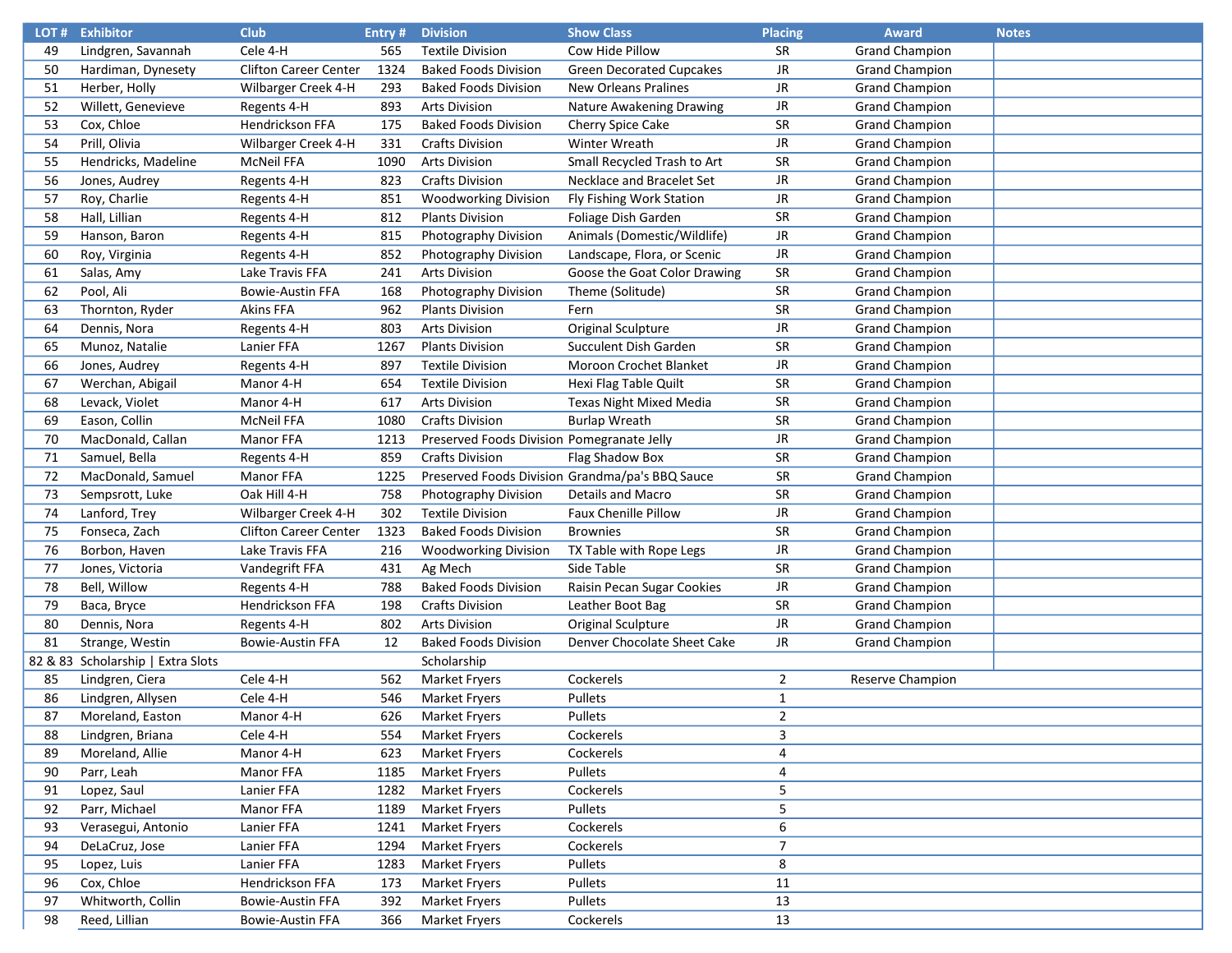|     | LOT# Exhibitor       | <b>Club</b>             |      | <b>Entry # Division</b> | <b>Show Class</b> | <b>Placing</b> | <b>Award</b>                  | <b>Notes</b> |
|-----|----------------------|-------------------------|------|-------------------------|-------------------|----------------|-------------------------------|--------------|
| 99  | Lusk, Liam           | Bowie-Austin FFA        | 470  | <b>Market Fryers</b>    | Cockerels         | 14             |                               |              |
| 100 | Scott, Kyla          | <b>Bowie-Austin FFA</b> | 395  | <b>Market Fryers</b>    | Pullets           | 15             |                               |              |
| 101 | Schoppe, MacKenzie   | Manor FFA               | 1230 | <b>Market Fryers</b>    | Cockerels         | 15             |                               |              |
| 102 | Strange, Aydin       | <b>Bowie-Austin FFA</b> | 18   | <b>Market Fryers</b>    | Pullets           | 17             |                               |              |
| 103 | Strange, Westin      | <b>Bowie-Austin FFA</b> | 15   | Market Fryers           | Cockerels         | 19             |                               |              |
| 104 | Harlan, Weston       | Cele 4-H                | 528  | <b>Market Turkey</b>    | <b>Turkey Tom</b> | $\mathbf 1$    | <b>Grand Champion</b>         |              |
| 105 | Harlan, Afton        | Cele 4-H                | 516  | <b>Market Turkey</b>    | <b>Turkey Hen</b> | $\mathbf{1}$   | Reserve Champion              |              |
| 106 | Harlan, Elliana      | Cele 4-H                | 521  | <b>Market Turkey</b>    | <b>Turkey Tom</b> | $\overline{2}$ |                               |              |
| 107 | Thornton, Ryder      | Akins FFA               | 957  | <b>Market Turkey</b>    | Turkey Hen        | $\overline{2}$ |                               |              |
| 108 | Daniel III, Clark    | <b>Bowie-Austin FFA</b> | 489  | <b>Market Turkey</b>    | <b>Turkey Hen</b> | 6              |                               |              |
| 109 | Elizondo, Savanna    | Manor 4-H               | 606  | <b>Market Goats</b>     | Goats Class 8     | 1              | <b>Grand Champion</b>         |              |
| 110 | Hackler, Ryan        | <b>Weiss FFA</b>        | 921  | <b>Market Goats</b>     | Goats Class 14    | $\mathbf{1}$   | Reserve Champion              |              |
| 111 | Fisher, Matthew      | Lake Travis FFA         | 339  | <b>Market Goats</b>     | Goats Class 2     | $\mathbf{1}$   | Light Weight Div Champion     |              |
| 112 | Jackson, Lily        | <b>McNeil FFA</b>       | 1091 | <b>Market Goats</b>     | Goats Class 1     | 1              | Res Light Weight Div Champion |              |
| 113 | Simpson, Bryce       | Cele 4-H                | 577  | <b>Market Goats</b>     | Goats Class 3     | $\mathbf{1}$   |                               |              |
| 114 | Dow, Jenna           | Lake Travis FFA         | 348  | <b>Market Goats</b>     | Goats Class 12    | $\mathbf{1}$   |                               |              |
| 115 | Cinque, Allison      | <b>Bowie-Austin FFA</b> | 34   | <b>Market Goats</b>     | Goats Class 4     | 1              |                               |              |
| 116 | Lozano, Avery        | <b>Weiss FFA</b>        | 926  | <b>Market Goats</b>     | Goats Class 7     | 1              |                               |              |
| 117 | Anderson, Krysalee   | <b>McNeil FFA</b>       | 1059 | <b>Market Goats</b>     | Goats Class 9     | $\mathbf{1}$   |                               |              |
| 118 | Gould, Chase         | <b>Weiss FFA</b>        | 995  | <b>Market Goats</b>     | Goats Class 1     | 2              |                               |              |
| 119 | Strange, Westin      | <b>Bowie-Austin FFA</b> | 14   | <b>Market Goats</b>     | Goats Class 9     | $\overline{2}$ |                               |              |
| 120 | Tijerina, Chase      | Pflugerville FFA        | 112  | <b>Market Goats</b>     | Goats Class 7     | $\overline{2}$ |                               |              |
| 121 | Seaton, Alison       | <b>Hendrickson FFA</b>  | 123  | <b>Market Goats</b>     | Goats Class 14    | $\overline{2}$ |                               |              |
| 122 | Nelson, Amanda       | Hendrickson FFA         | 139  | <b>Market Goats</b>     | Goats Class 3     | $\mathbf 2$    |                               |              |
| 123 | Simpson, Cash        | Cele 4-H                | 585  | <b>Market Goats</b>     | Goats Class 2     | $\mathbf 2$    |                               |              |
| 124 | Litchfield, Katelynn | Pflugerville FFA        | 116  | Market Lambs            | Goats Class 12    | $\overline{2}$ |                               |              |
| 125 | Sangiovanni, Gianna  | Hendrickson FFA         | 129  | Market Goats            | Goats Class 4     | 3              |                               |              |
| 126 | Noak, Larson         | Lake Travis FFA         | 248  | <b>Market Goats</b>     | Goats Class 9     | 3              |                               |              |
| 127 | Brinkerhoff, Kyli    | Hendrickson FFA         | 186  | Market Goats            | Goats Class 8     | 3              |                               |              |
| 128 | Ragsdill, Taylor     | <b>Weiss FFA</b>        | 1002 | <b>Market Goats</b>     | Goats Class 14    | 3              |                               |              |
| 129 | Bradford, Kayden     | <b>Weiss FFA</b>        | 980  | <b>Market Goats</b>     | Goats Class 1     | 3              |                               |              |
| 130 | Copeland, Emylee     | McNeil FFA              | 1068 | <b>Market Goats</b>     | Goats Class 12    | 3              |                               |              |
| 131 | Gregg, Liandra       | Lanier FFA              | 1278 | <b>Market Goats</b>     | Goats Class 3     | 3              |                               |              |
| 132 | Desiree, Heli        | 4-H Capital             | 1302 | <b>Market Goats</b>     | Goats Class 4     | 4              |                               |              |
| 133 | Solis, Jacob         | 4-H Capital             | 1197 | <b>Market Goats</b>     | Goats Class 14    | 4              |                               |              |
| 134 | Roy, Virginia        | Regents 4-H             | 898  | <b>Market Goats</b>     | Goats Class 2     | 4              |                               |              |
| 135 | Baird, Olivia        | <b>Weiss FFA</b>        | 901  | <b>Market Goats</b>     | Goats Class 3     | 4              |                               |              |
| 136 | Sagebiel, Samantha   | Bowie-Austin FFA        | 176  | <b>Market Goats</b>     | Goats Class 1     | 4              |                               |              |
| 137 | Aldape, Troy         | Hendrickson FFA         | 202  | Market Goats            | Goats Class 12    | 4              |                               |              |
| 138 | Garnett, Tucker      | Lake Travis FFA         | 317  | <b>Market Goats</b>     | Goats Class 9     | 4              |                               |              |
| 139 | Perez, Xoaquin       | Bowie-Austin FFA        | 409  | Market Goats            | Goats Class 13    | 4              |                               |              |
| 140 | Lynch, Meredith      | Bowie-Austin FFA        | 388  | <b>Market Goats</b>     | Goats Class 9     | 5              |                               |              |
| 141 | Fisher, Maddox       | Lake Travis FFA         | 344  | <b>Market Goats</b>     | Goats Class 3     | 5              |                               |              |
| 142 | Speller, D'Marion    | Pflugerville FFA        | 234  | <b>Market Goats</b>     | Goats Class 4     | 5              |                               |              |
| 143 | Donley-Beyers, Jenna | Hendrickson FFA         | 161  | <b>Market Goats</b>     | Goats Class 13    | 5              |                               |              |
| 144 | Ziegler, Elisabeth   | Pflugerville FFA        | 104  | <b>Market Goats</b>     | Goats Class 2     | 5              |                               |              |
| 145 | Mott, Mia Claire     | Regents 4-H             | 840  | <b>Market Goats</b>     | Goats Class 1     | 5              |                               |              |
| 146 | Browne, Piercy Joye  | Oak Hill 4-H            | 704  | Market Goats            | Goats Class 7     | 5              |                               |              |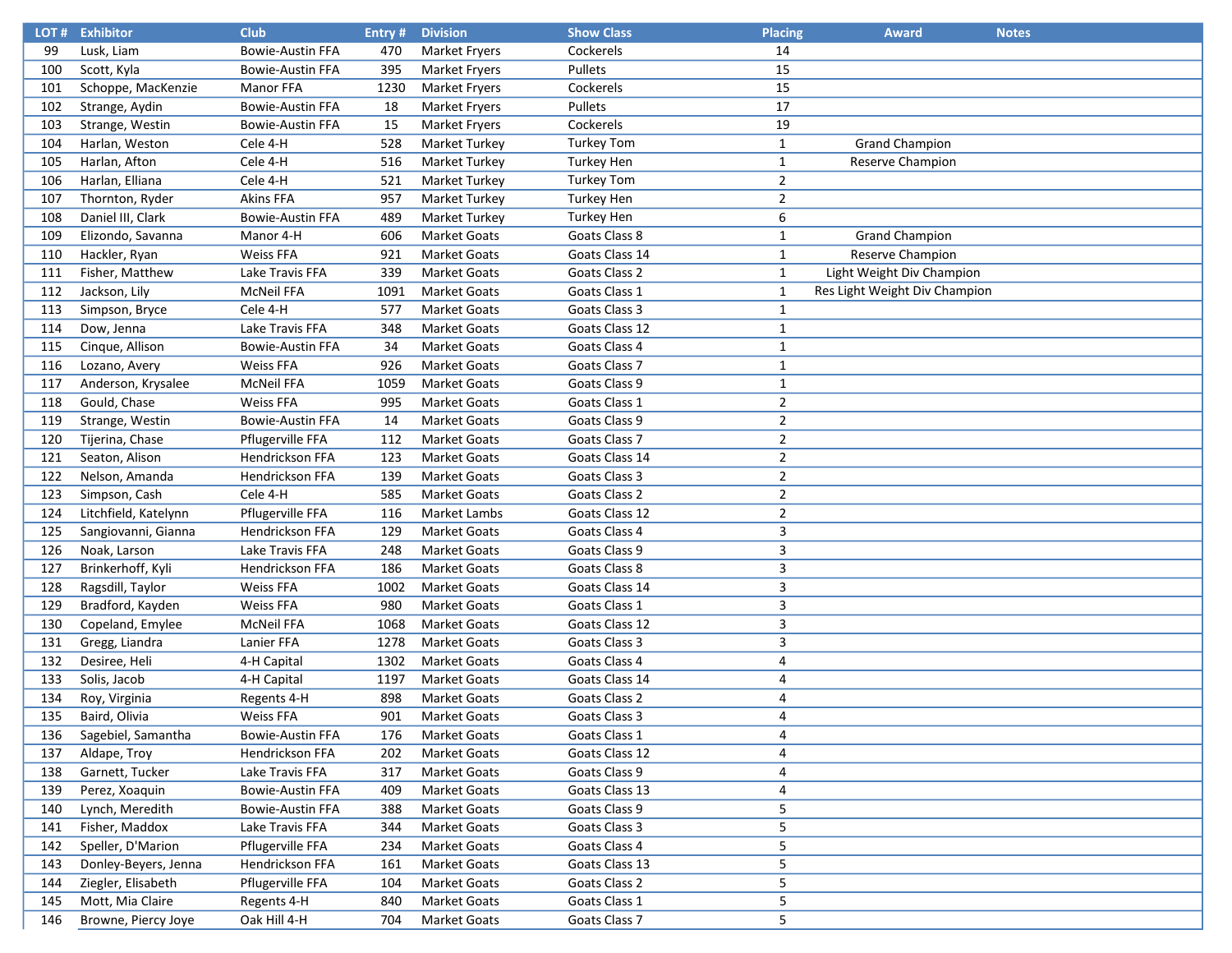| LOT# | <b>Exhibitor</b>      | <b>Club</b>             | Entry # | <b>Division</b>     | <b>Show Class</b> | <b>Placing</b> | <b>Award</b>          | <b>Notes</b> |
|------|-----------------------|-------------------------|---------|---------------------|-------------------|----------------|-----------------------|--------------|
| 147  | Gonzalez, Victoria    | Lanier FFA              | 1270    | <b>Market Goats</b> | Goats Class 14    | 5              |                       |              |
| 148  | Barnes, Yasmin        | Lanier FFA              | 1255    | <b>Market Goats</b> | Goats Class 12    | 5              |                       |              |
| 149  | Aguilera-Barrera, Mia | 4-H Capital             | 1194    | <b>Market Goats</b> | Goats Class 12    | 6              |                       |              |
| 150  | Perez, Jazlynn        | Weiss FFA               | 1005    | Market Goats        | Goats Class 8     | 6              |                       |              |
| 151  | Hernandez, Karli      | Oak Hill 4-H            | 719     | <b>Market Goats</b> | Goats Class 3     | 6              |                       |              |
| 152  | Anzai, Ruth           | Regents 4-H             | 784     | <b>Market Goats</b> | Goats Class 2     | 6              |                       |              |
| 153  | Tessmann, Maryanna    | Regents 4-H             | 887     | <b>Market Goats</b> | Goats Class 1     | 6              |                       |              |
| 154  | Farmer, Andrew        | Pflugerville FFA        | 99      | <b>Market Goats</b> | Goats Class 4     | 6              |                       |              |
| 155  | Hasler, Bryce         | Lake Travis FFA         | 275     | <b>Market Goats</b> | Goats Class 9     | 6              |                       |              |
| 156  | Ambrose, Morgan       | Lake Travis FFA         | 210     | <b>Market Goats</b> | Goats Class 7     | 6              |                       |              |
| 157  | Smith, Myron          | Lake Travis FFA         | 219     | <b>Market Goats</b> | Goats Class 14    | 6              |                       |              |
| 158  | Pittenger, Tyler      | Lake Travis FFA         | 246     | <b>Market Goats</b> | Goats Class 13    | 7              |                       |              |
| 159  | Molina, Jennifer      | Pflugerville FFA        | 124     | <b>Market Goats</b> | Goats Class 8     | 7              |                       |              |
| 160  | Tijerina, Trent       | Pflugerville FFA        | 113     | <b>Market Goats</b> | Goats Class 7     | $\overline{7}$ |                       |              |
| 161  | McAdams, Lloyd        | Regents 4-H             | 838     | <b>Market Goats</b> | Goats Class 2     | $\overline{7}$ |                       |              |
| 162  | Medearis, Jake        | <b>Akins FFA</b>        | 947     | <b>Market Goats</b> | Goats Class 1     | $\overline{7}$ |                       |              |
| 163  | Flores, Nicholas      | 4-H Capital             | 1196    | <b>Market Goats</b> | Goats Class 14    | $\overline{7}$ |                       |              |
| 164  | Ramirez, Joseph       | Lanier FFA              | 1235    | <b>Market Goats</b> | Goats Class 4     | $\overline{7}$ |                       |              |
| 165  | DeLaCruz, Jose        | Lanier FFA              | 1292    | <b>Market Goats</b> | Goats Class 3     | $\overline{7}$ |                       |              |
| 166  | Hustead, Lana         | 4-H Capital             | 1310    | <b>Market Goats</b> | Goats Class 9     | $\overline{7}$ |                       |              |
| 167  | Mendez Ovalle, Ada    | 4-H Capital             | 1317    | <b>Market Goats</b> | Goats Class 12    | $\overline{7}$ |                       |              |
| 168  | Sagebiel, Samantha    | <b>Bowie-Austin FFA</b> | 177     | <b>Meat Rabbits</b> | Rabbits           | 1              | <b>Grand Champion</b> |              |
| 169  | Medina, Patricia      | Lanier FFA              | 1239    | <b>Meat Rabbits</b> | Rabbits           | $\overline{2}$ | Reserve Champion      |              |
| 170  | MacDonald, Samuel     | Manor FFA               | 1228    | <b>Meat Rabbits</b> | Rabbits           | 3              |                       |              |
| 171  | Walton, Lauren        | Oak Hill 4-H            | 763     | <b>Meat Rabbits</b> | Rabbits           | 4              |                       |              |
| 172  | Davis, Draven         | Cele 4-H                | 510     | <b>Meat Rabbits</b> | Rabbits           | 5              |                       |              |
| 173  | Mabry, Ben            | Oak Hill 4-H            | 734     | <b>Meat Rabbits</b> | Rabbits           | 6              |                       |              |
| 174  | Baca, Bryce           | Hendrickson FFA         | 197     | <b>Meat Rabbits</b> | Rabbits           | $\overline{7}$ |                       |              |
| 175  | Cox, Caroline         | Lanier FFA              | 1287    | <b>Meat Rabbits</b> | Rabbits           | 8              |                       |              |
| 176  | Govea, Elias          | Wilbarger Creek 4-H     | 292     | <b>Meat Rabbits</b> | Rabbits           | 9              |                       |              |
| 177  | MacDonald, Daniel     | Manor FFA               | 1223    | <b>Meat Rabbits</b> | Rabbits           | 10             |                       |              |
| 178  | Manzanero, Marissa    | Lanier FFA              | 1276    | <b>Meat Rabbits</b> | Rabbits           | 11             |                       |              |
| 179  | Cluchey, Matthew      | <b>Bowie-Austin FFA</b> | 387     | <b>Meat Rabbits</b> | Rabbits           | 12             |                       |              |
| 180  | Villarreal, Christian | Cele 4-H                | 1349    | <b>Meat Rabbits</b> | Rabbits           | 13             |                       |              |
| 181  | Simmons, Elle         | Vandegrift FFA          | 424     | <b>Meat Rabbits</b> | Rabbits           | 14             |                       |              |
| 182  | Caporal, Luca         | Oak Hill 4-H            | 711     | <b>Meat Rabbits</b> | Rabbits           | 15             |                       |              |
| 183  | Smith, Kevin          | Regents 4-H             | 872     | Meat Rabbits        | Rabbits           | 16             |                       |              |
| 184  | Casazza, Ellie        | Hendrickson FFA         | 180     | <b>Meat Rabbits</b> | Rabbits           | 17             |                       |              |
| 185  | Anzai, Ruth           | Regents 4-H             | 785     | <b>Meat Rabbits</b> | Rabbits           | 18             |                       |              |
| 186  | Anzai, Jonathan       | Regents 4-H             | 781     | <b>Meat Rabbits</b> | Rabbits           | 19             |                       |              |
| 187  | Monicrief, Jonah      | Hendrickson FFA         | 142     | <b>Meat Rabbits</b> | Rabbits           | 20             |                       |              |
| 188  | Burgess, Amanda       | Hendrickson FFA         | 183     | <b>Meat Rabbits</b> | Rabbits           | 21             |                       |              |
| 189  | Chiba, Karin          | <b>Bowie-Austin FFA</b> | 398     | <b>Meat Rabbits</b> | Rabbits           | 22             |                       |              |
| 190  | Nolette, Gabby        | Lago Vista FFA          | 595     | <b>Meat Rabbits</b> | Rabbits           | 23             |                       |              |
| 191  | Vela, Annika          | <b>Akins FFA</b>        | 988     | <b>Market Swine</b> | Cross Class 2     | $\mathbf{1}$   | <b>Grand Champion</b> |              |
| 192  | Harlan, Afton         | Cele 4-H                | 514     | Market Swine        | Hampshire Class 3 | $\mathbf{1}$   | Reserve Champion      |              |
| 193  | Simpson, Cash         | Cele 4-H                | 587     | Market Swine        | Duroc Class 1     | $\mathbf{1}$   | Champion Duroc        |              |
| 194  | Harrell, Hoyt         | Akins FFA               | 950     | <b>Market Swine</b> | York Class 2      | $\mathbf{1}$   | Champion York         |              |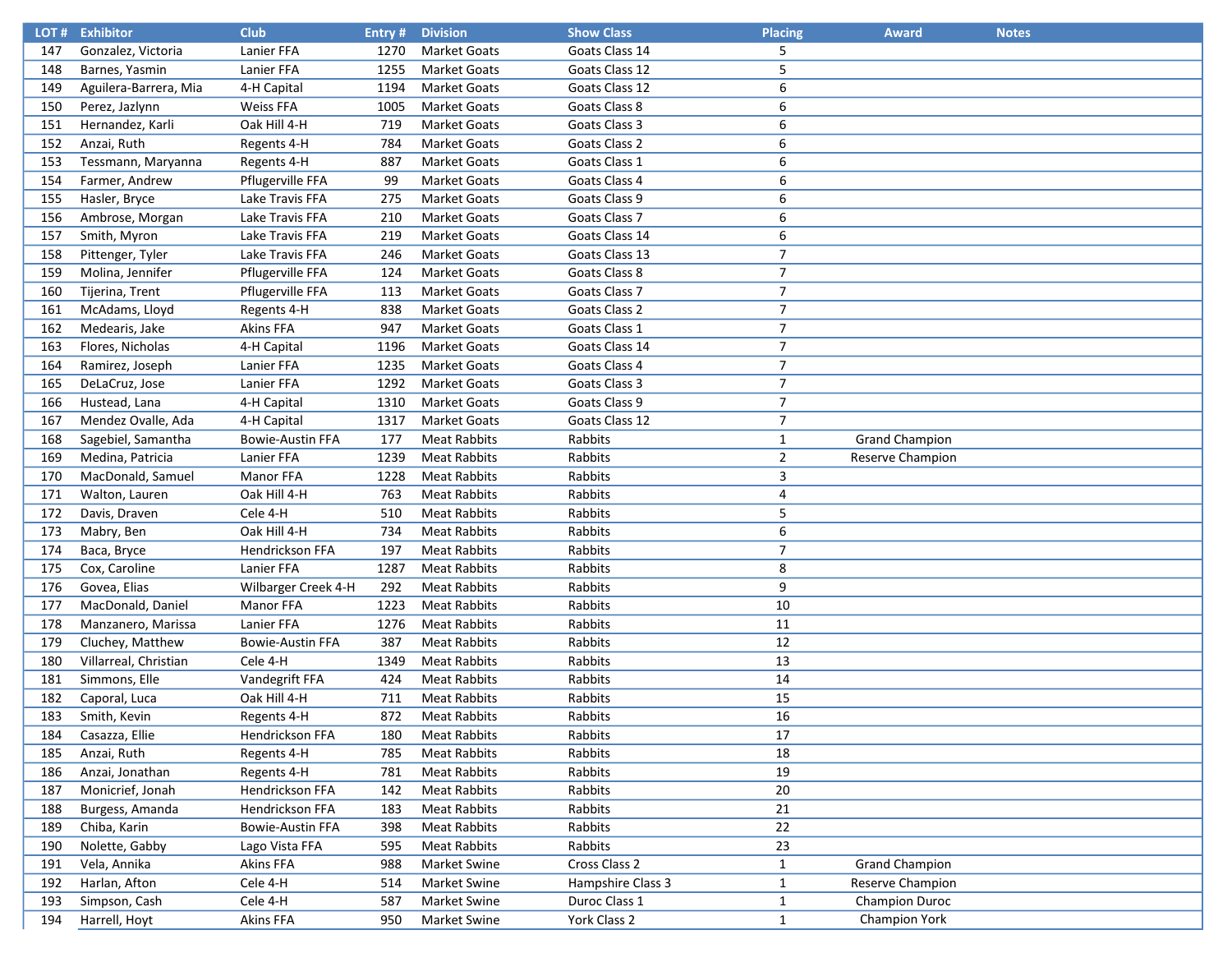| LOT# | <b>Exhibitor</b>     | <b>Club</b>             | Entry # | <b>Division</b>     | <b>Show Class</b> | <b>Placing</b> | Award                     | <b>Notes</b> |
|------|----------------------|-------------------------|---------|---------------------|-------------------|----------------|---------------------------|--------------|
| 195  | Maxwell, Darien      | <b>Weiss FFA</b>        | 930     | <b>Market Swine</b> | OPB Class 3       | 1              | Champion OPB              |              |
| 196  | Cotter, Colby        | <b>Akins FFA</b>        | 951     | <b>Market Swine</b> | Duroc Class 3     | $\mathbf{1}$   | <b>Res Champion Duroc</b> |              |
| 197  | Simpson, Bryce       | Cele 4-H                | 580     | <b>Market Swine</b> | Hampshire Class 1 | 1              | <b>Res Champion Hamp</b>  |              |
| 198  | Marek, Faith         | <b>McNeil FFA</b>       | 1100    | <b>Market Swine</b> | OPB Class 3       | $\overline{2}$ | Res Champion OPB          |              |
| 199  | Harlan, Elliana      | Cele 4-H                | 518     | <b>Market Swine</b> | Cross Class 3     | 1              | <b>Res Champion Cross</b> |              |
| 200  | Harlan, Weston       | Cele 4-H                | 526     | <b>Market Swine</b> | Cross Class 4     | $\mathbf{1}$   |                           |              |
| 201  | Garza, Eva           | <b>Bowie-Austin FFA</b> | 194     | <b>Market Swine</b> | OPB Class 1       | $\mathbf{1}$   |                           |              |
| 202  | Tomastik, Avery      | Hendrickson FFA         | 78      | Market Swine        | Duroc Class 2     | $\mathbf{1}$   |                           |              |
| 203  | Garcia, Elliot       | Lake Travis FFA         | 1023    | <b>Market Swine</b> | OPB Class 2       | $\mathbf{1}$   |                           |              |
| 204  | Parr, Michael        | Manor FFA               | 1188    | <b>Market Swine</b> | York Class 2      | $\overline{2}$ |                           |              |
| 205  | Vela, Alexander      | <b>Akins FFA</b>        | 986     | <b>Market Swine</b> | Cross Class 3     | $\overline{2}$ |                           |              |
| 206  | Villegas, Veronica   | <b>Akins FFA</b>        | 973     | <b>Market Swine</b> | Cross Class 4     | $\overline{2}$ |                           |              |
| 207  | O'Neill, Reed        | <b>Weiss FFA</b>        | 910     | <b>Market Swine</b> | Cross Class 1     | $\overline{2}$ |                           |              |
| 208  | Seaton, Alison       | Hendrickson FFA         | 122     | Market Swine        | York Class 1      | $\mathbf{2}$   |                           |              |
| 209  | Sulak, Taylor        | Lake Travis FFA         | 228     | Market Swine        | Duroc Class 2     | $\overline{2}$ |                           |              |
| 210  | Sulak, Bailee        | Lake Travis FFA         | 233     | Market Swine        | OPB Class 1       | $\overline{2}$ |                           |              |
| 211  | Davis, Draven        | Cele 4-H                | 508     | <b>Market Swine</b> | Hampshire Class 3 | $\overline{2}$ |                           |              |
| 212  | Leatherman, Macey    | Cele 4-H                | 543     | <b>Market Swine</b> | Hampshire Class 2 | $\overline{2}$ |                           |              |
| 213  | Quintana, Steger     | Cele 4-H                | 573     | <b>Market Swine</b> | OPB Class 2       | $\overline{2}$ |                           |              |
| 214  | Walrafen, Chloe      | <b>Bowie-Austin FFA</b> | 381     | <b>Market Swine</b> | Cross Class 2     | 3              |                           |              |
| 215  | Mallory, Lennan      | Lake Travis FFA         | 254     | <b>Market Swine</b> | Duroc Class 3     | 3              |                           |              |
| 216  | Regan, Sienna        | Lake Travis FFA         | 271     | <b>Market Swine</b> | Cross Class 4     | 3              |                           |              |
| 217  | Early, Charles       | <b>Bowie-Austin FFA</b> | 20      | <b>Market Swine</b> | OPB Class 2       | 3              |                           |              |
| 218  | Matthews, Savannah   | <b>Weiss FFA</b>        | 932     | <b>Market Swine</b> | Duroc Class 2     | 3              |                           |              |
| 219  | Thornton, Ryder      | Akins FFA               | 956     | <b>Market Swine</b> | Cross Class 3     | 3              |                           |              |
| 220  | Breeden, Whitney     | <b>Weiss FFA</b>        | 903     | <b>Market Swine</b> | OPB Class 1       | 3              |                           |              |
| 221  | Hernandez, Leondardo | Lanier FFA              | 1298    | <b>Market Swine</b> | Hampshire Class 2 | 3              |                           |              |
| 222  | Hernandez, Deysi     | Lanier FFA              | 1279    | <b>Market Swine</b> | Hampshire Class 1 | 3              |                           |              |
| 223  | Gomez, Alexis        | Lanier FFA              | 1252    | <b>Market Swine</b> | Duroc Class 1     | 3              |                           |              |
| 224  | Harrington, Michael  | Lanier FFA              | 1290    | <b>Market Swine</b> | Duroc Class 1     | 4              |                           |              |
| 225  | Riojas, Andrea       | Akins FFA               | 975     | Market Swine        | Cross Class 4     | 4              |                           |              |
| 226  | Moyer, Michael       | Lake Travis FFA         | 252     | <b>Market Swine</b> | Duroc Class 2     | 4              |                           |              |
| 227  | Cox, Rylie           | Vandegrift FFA          | 433     | <b>Market Swine</b> | Hampshire Class 2 | 4              |                           |              |
| 228  | Crenek, Falyn        | <b>Bowie-Austin FFA</b> | 369     | <b>Market Swine</b> | Duroc Class 3     | 4              |                           |              |
| 229  | Lindgren, Ciera      | Cele 4-H                | 559     | Market Swine        | Hampshire Class 3 | 4              |                           |              |
| 230  | Duoto, Luke          | Vandegrift FFA          | 436     | Market Swine        | Hampshire Class 1 | 5              |                           |              |
| 231  | Sweetland, Ava       | Vandegrift FFA          | 416     | <b>Market Swine</b> | Hampshire Class 2 | 5              |                           |              |
| 232  | Staff, Rylie         | Manor FFA               | 774     | <b>Market Swine</b> | Hampshire Class 3 | 5              |                           |              |
| 233  | Blakeney, Megan      | Cele 4-H                | 505     | <b>Market Swine</b> | Cross Class 3     | 6              |                           |              |
| 234  | Cruz-Aedo, Nolan     | Hendrickson FFA         | 167     | <b>Market Swine</b> | Cross Class 2     | 6              |                           |              |
| 235  | Nelson, Amanda       | Hendrickson FFA         | 140     | Market Swine        | Cross Class 1     | $\overline{7}$ |                           |              |
| 236  | Parr, Leah           | Manor FFA               | 1184    | <b>Market Swine</b> | Cross Class 2     | $\overline{7}$ |                           |              |
| 237  | Krieg, Cassidy       | Weiss FFA               | 1035    | <b>Market Swine</b> | Cross Class 3     | 8              |                           |              |
| 238  | Ferrante, Keri       | McNeil FFA              | 1087    | <b>Market Swine</b> | Cross Class 4     | 8              |                           |              |
| 239  | Henry, Quinn         | Vandegrift FFA          | 468     | <b>Market Swine</b> | Cross Class 2     | 8              |                           |              |
| 240  | Lindgren, Allysen    | Cele 4-H                | 545     | <b>Market Swine</b> | Cross Class 4     | 9              |                           |              |
| 241  | Duncan, Dylan        | <b>Bowie-Austin FFA</b> | 412     | <b>Market Swine</b> | Cross Class 2     | 9              |                           |              |
| 242  | Castillo, Angel      | Pflugerville FFA        | 110     | <b>Market Swine</b> | Cross Class 1     | 9              |                           |              |